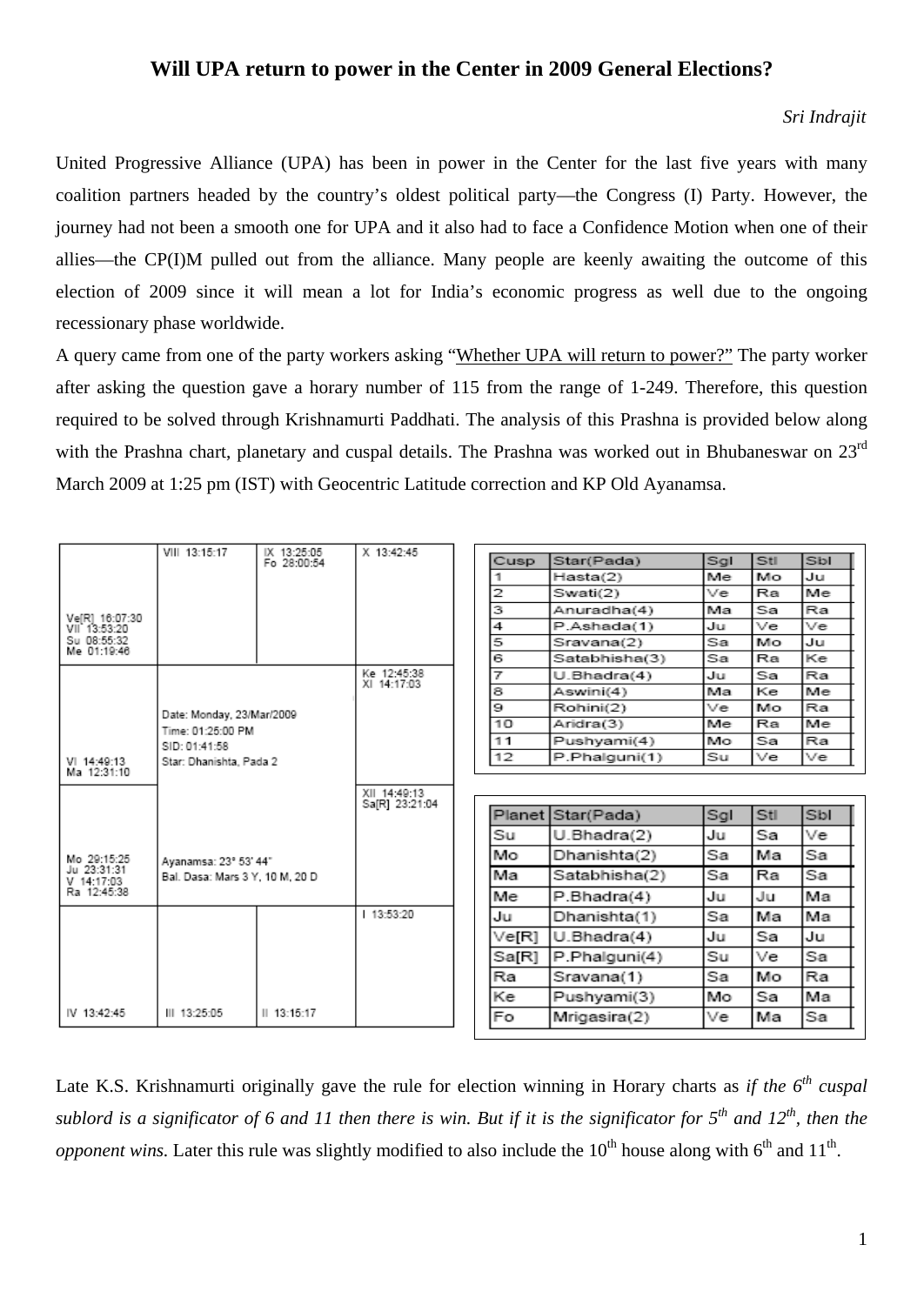The time when this question was solved, Moon-the reflector of mind for the querist, was the owner of  $11<sup>th</sup>$ house, occupying  $5<sup>th</sup>$ . Moon was in the star of Mars occupying  $5<sup>th</sup>$  but in close conjunction with the  $6<sup>th</sup>$  cusp. All these indicated that the query was genuine and the time of analysis was also appropriate. The chart was casted according to Placidus House division with KP Old Ayanamsa value of 23-53-44

Firstly, we look at the  $6<sup>th</sup>$  cusp. This is the cusp for UPA's win. Here we find that the  $6<sup>th</sup>$  cusp sublord is Ketu. Ketu being node which is deceptive. So, UPA may not hesitate to undertake deceptive means to augur it's win. Ketu is also a node of sudden change. Tables will suddenly turn for the good or worse for UPA. This Ketu is approaching the  $11<sup>th</sup>$  cusp. But by being a node, it will give the results of its representations than its own results. Ketu is aspected by Moon and Jupiter and occupied Moon sign. Moon is posited in  $5<sup>th</sup>$ house and Jupiter is also posited in  $5<sup>th</sup>$  house, being a owner of  $7<sup>th</sup>$  and  $4<sup>th</sup>$ . The balance is titled against UPA at the very outset. We then look at Ketu's star and sublord. Ketu is in Saturn star, Mars sub. Saturn is retrograde. K.S. Krishnamurti made it clear in his books an innumerable number if times that the main house cuspal sublord's starlord should not be retrograde in order to get favorable results. Here we see that Saturn as the starlord of the main house cuspal sublord Ketu is retrograde indicating negative results for UPA. We also see that this Saturn is the owner of both  $5<sup>th</sup>$  and  $6<sup>th</sup>$  but is posited in the  $12<sup>th</sup>$  house indicating bad results for UPA. Lastly, Ketu's sublord Mars is posited in the  $5<sup>th</sup>$  aspecting the  $12<sup>th</sup>$  house though it is closely conjoined with the 6<sup>th</sup> cusp. Thus, the first indication is slightly mixed in nature and no clear result can be teased out.

Secondly we look at the cusp for success—the  $11<sup>th</sup>$  cusp. The  $11<sup>th</sup>$  cusp sublord is the other treacherous node Rahu. Rahu is the planet of backroom deals. It will not be a surprise to us if UPA does not get enough coalition members but finally 'buys out' other parties to make the Government. Rahu would show its true color. Here we find that Rahu is in  $4<sup>th</sup>$  house (political success for the opponent) and closely conjoined with the 5<sup>th</sup> cusp (opponent's win). Rahu represents Moon and Jupiter too and Rahu is in Moon star and own sub. Moon, as we have seen above, is owner of  $11<sup>th</sup>$  but posited in  $5<sup>th</sup>$ . Thus, the effects are mixed here ruling out a clear picture.

Thirdly, we look at the winning cusp of the opponent of UPA. It is the  $12^{th}$  cusp (that is  $6^{th}$  of the  $7^{th}$  house). The  $12<sup>th</sup>$  cusp sublord is Venus. Venus is in  $7<sup>th</sup>$  house retrograde. Venus is in star of retrograde Saturn and Jupiter sub. Saturn is in 12<sup>th</sup> house, owner of 5<sup>th</sup> and 6<sup>th</sup>. Jupiter is 5<sup>th</sup>. The opponent is slightly better off to win against UPA.

Lastly, we look at the winning cusp of the opponent. That is  $11^{th}$  of  $7^{th}$  – the  $5^{th}$  cusp. Here the  $5^{th}$  cusp sublord is Jupiter. Jupiter is posited in the  $5<sup>th</sup>$  house. Jupiter is in star of Mars and sub of Mars. Mars is in  $5<sup>th</sup>$ house. There appeared to be an indication that UPA is not well positioned to get absolute majority because Saturn aspects this Mars from  $12<sup>th</sup>$  house.

It was not satisfying with the way how the Prashna chart was indicating the results. No clear indications were emerging. As a result of this another Prashna was undertaken based on Time of analysis on  $25<sup>th</sup>$  March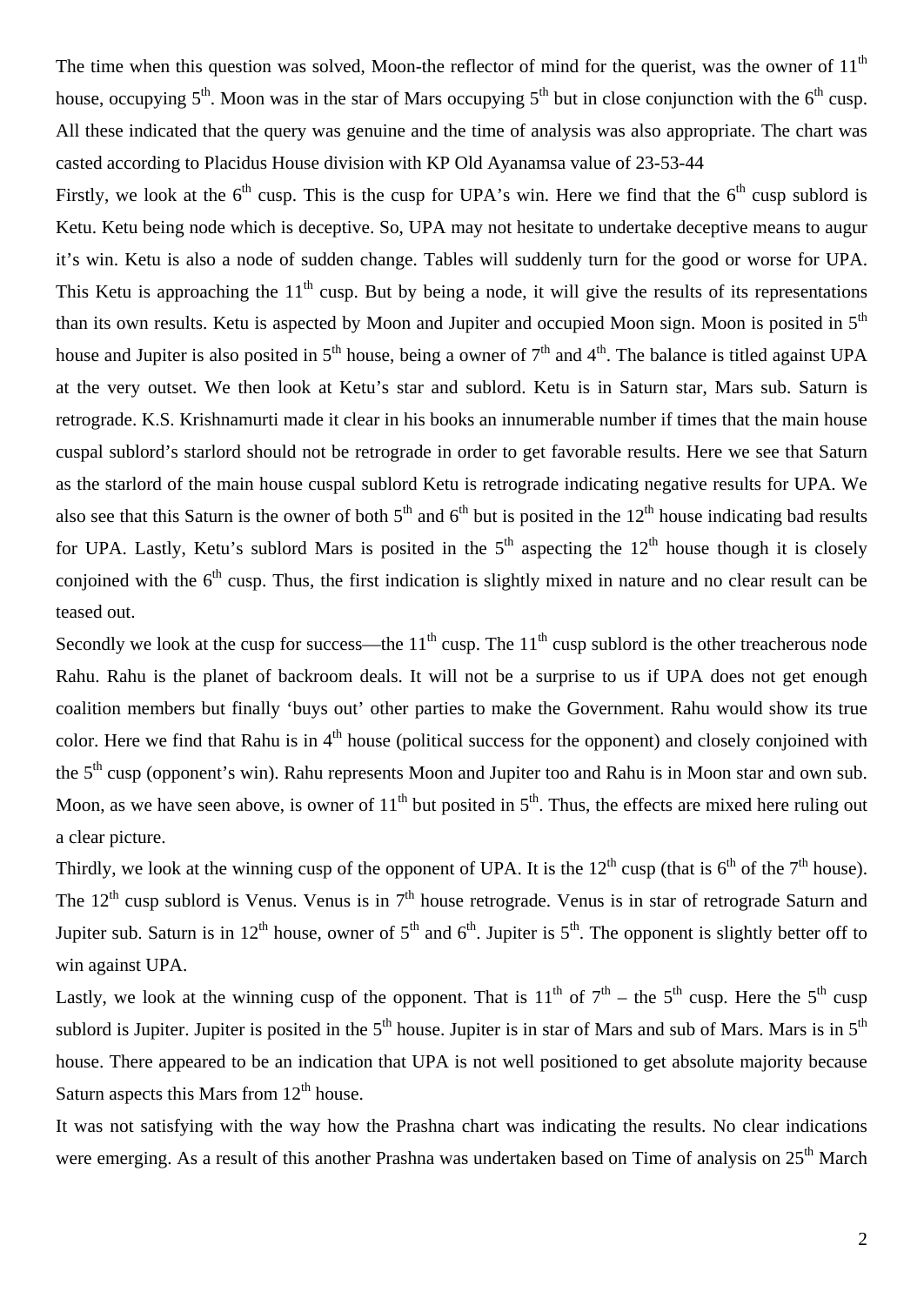2009 at 4:15 pm (IST) in Bhubaneswar with Geocentric Latitude correction and KP Old Ayanamsa. The following are the time chart, planetary and cuspal details.

|                                            | IX 16:45:37                                                                                                      | X 17:45:08   | XI 18:09:13                | Cusp           | Star(Pada)        | Sgl      | Stl          | Sbl        |
|--------------------------------------------|------------------------------------------------------------------------------------------------------------------|--------------|----------------------------|----------------|-------------------|----------|--------------|------------|
|                                            |                                                                                                                  |              |                            | 1              | P.Phalguni(2)     | Su       | Ve           | Мa         |
|                                            |                                                                                                                  |              |                            | $\overline{2}$ | Hasta(2)          | Me       | Mo           | Sa         |
| VIII 16:03:56                              |                                                                                                                  |              |                            | 3              | Swati(4)          | Ve       | Ra           | Ve         |
| Ve[R] 14:50:26                             |                                                                                                                  |              |                            | 4              | Jveshta(1)        | Ma       | Me           | Me         |
| Su 11:01:33<br>Me 05:21:59                 |                                                                                                                  |              |                            | 5              | P.Ashada(2)       | Ju       | Ve           | Ra         |
|                                            |                                                                                                                  |              | Ke 12:38:54                | 6              | Sravana(3)        | Sa       | Mo           | Me         |
|                                            |                                                                                                                  |              | XII 18:06:57               | 7              | Satabhisha(4)     | Sa       | Ra           | Su         |
|                                            | Name: Time Chart<br>Date: Wednesday, 25/Mar/2009<br>Time: 04:15:10 PM<br>SID: 04:40:29<br>Star: P.Bhadra, Pada 2 |              |                            | 8              | U.Bhadra(4)       | Ju       | Sa           | Ju         |
|                                            |                                                                                                                  |              |                            | 9              | Bharani(2)        | Мa       | Ve           | Mo         |
| Mo 26:05:57<br>VII 17:28:50<br>Ma 14:10:40 |                                                                                                                  |              |                            | 10             | Rohini(3)         | Ve       | Mo           | Sa         |
|                                            |                                                                                                                  |              |                            | 11             | Aridra(4)         | Me       | Ra           | Mo         |
|                                            |                                                                                                                  |              |                            | 12             | Ashlesha(1)       | Mo       | Me           | Me         |
|                                            | Latitude: 20:18:00 N[G]                                                                                          |              | Fo 02:33:13                |                |                   |          |              |            |
|                                            | Longitude: 85:48:00 E                                                                                            |              | 17:28:50<br>Sa[R] 23:11:35 |                |                   |          |              |            |
|                                            | Place: Bhubaneswar, Orissa, India                                                                                |              |                            |                | Planet Star(Pada) | Sgl      | Stl          | Sbl        |
|                                            | Ayanamsa: 23° 53' 45"<br>Bal. Dasa: Jupiter 8 Y, 8 M, 5 D                                                        |              |                            | Su             | U.Bhadra(3)       | Ju       | Sa           | Mo         |
| Ju 23:56:44<br>VI 18:06:57<br>Ra 12:38:54  |                                                                                                                  |              |                            | Mo             | P.Bhadra(2)       | Sa       | Ju           | Ke         |
|                                            |                                                                                                                  |              |                            | Ma             | Satabhisha(3)     | Sa       | Ra           | Мe         |
|                                            |                                                                                                                  |              | II 16:03:56                | Me             | U.Bhadra(1)       | Ju       | Sa           | Sa         |
|                                            |                                                                                                                  |              |                            | Ju             | Dhanishta(1)      | Sa       | Мa           | Ma         |
|                                            |                                                                                                                  |              |                            | Ve[R]          | U.Bhadra(4)       | Ju       | Sa           | Ra         |
|                                            |                                                                                                                  |              |                            | Sa[R]          | P.Phalguni(3)     | Su       | Ve           | Sa         |
|                                            |                                                                                                                  |              |                            | Ra             | Sravana(1)        | Sa       | Mo           | Ra         |
| $V$ 18:09:13                               | IV 17:45:08                                                                                                      | III 16:45:37 |                            | Ke             | Pushyami(3)       | Mo       | Sa           | Мa         |
|                                            |                                                                                                                  |              |                            | $E_{\Omega}$   | $M$ acha $(1)$    | $C_{11}$ | $K_{\Omega}$ | $\sqrt{2}$ |

At the time of Prashna, Moon was in the  $7<sup>th</sup>$  house, occupying the star of Jupiter and Jupiter was in  $6<sup>th</sup>$ . This was clear indication that our urge was genuine and the time was ripe to seek an analysis. We applied the same rules in the time chart also. The  $6<sup>th</sup>$  cusp sublord is Mercury. Mercury is signifying houses 2, 11 and 7. It is in star of Saturn, which owns houses 6 and 7 and is posited in  $1<sup>st</sup>$  house. Mercury's sublord, Saturn, supports this. The  $11<sup>th</sup>$  cusp sublord is Moon. Moon was in the  $7<sup>th</sup>$  house occupying the star of Jupiter and sub of Ketu. Jupiter is posited in  $6<sup>th</sup>$  and Ketu in  $11<sup>th</sup>$ .

A look at the opponent's cusps gives us a clearer picture. The  $12<sup>th</sup>$  cusp sublord is Mercury. Since Mercury is favorable for UPA, as explained in the earlier paragraph, it is detrimental for UPA's opponents.  $5<sup>th</sup>$  cusp sublord is Rahu, approaching the  $6<sup>th</sup>$  cusp. Rahu in Moon star actually shows that UPA is well positioned in this election.

Finally, it is worth mentioning that one of the senior astrologers of Northern India discovered a new KP rule for elections. According to his rule, we found in the time chart that  $10<sup>th</sup>$  cusp sublord was Saturn. Saturn was connected with houses 3rd (courage to forge ahead, alliances and coalitions),  $10<sup>th</sup>$  (political success, power, prestige and control) and  $6<sup>th</sup>$  (win against opposition). Saturn was in Venus star and Saturn sub. Venus was connected with houses  $1^{st}$ ,  $6^{th}$ ,  $10^{th}$  and  $3^{rd}$  fully signifying UPA's win, supported by Saturn as the sublord's sublord.

**Therefore, UPA, headed by the Congress Party, will come back to power after 2009 general elections.** But UPA will not be in its old form with old allies after 2009 elections in the Center. Due to involvement of